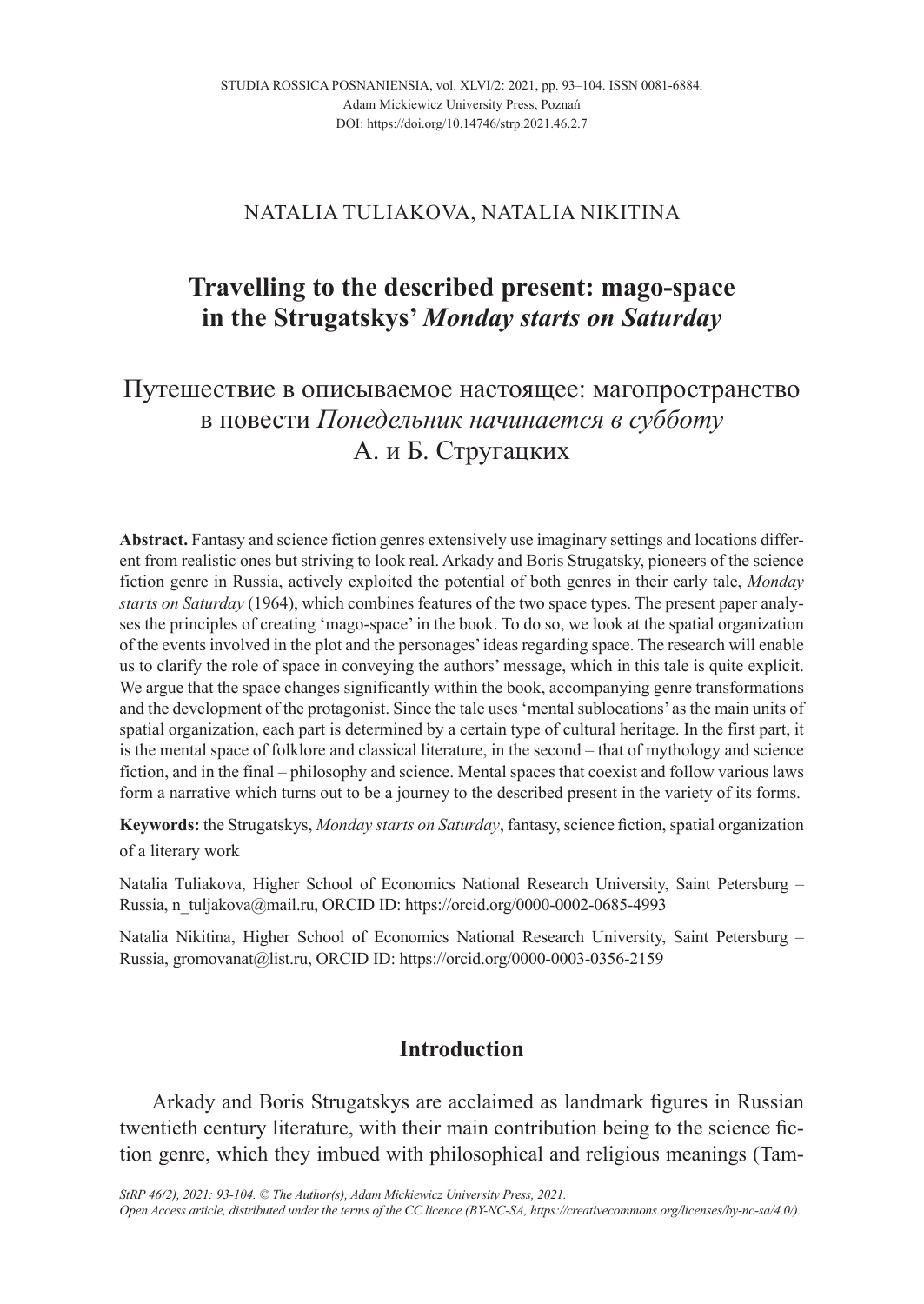maro 1; Miloslavskaâ 2008: 3). Spatial images, as is often the case with science fiction literature, play a significant role in their prose, participating in the binary opposition of the known and the unknown. Main personages frequently have to travel to new places with different missions, which constitutes the majority of the Strugatskys' plots (Èverstov 307).

The present paper analyses *Monday starts on Saturday* (*Ponedel'nik nachinayetsya v subbotu,* 1964), defined by Eugene Kozlowski as 'soft science fiction' (Kozlowski 14), from the perspective of spatial organization and spatial images creation. The question of the spatial organization of the tale, though raised in research literature, has not been profoundly studied yet (Vasilaš, Vološinova 229). This tale combines the properties of fantasy and science fiction, making use of both genres potential to create a new narrative form with its own spatial qualities. The action of the tale takes place in a parallel reality called 'mago-space' by the narrator. It exists on par with the ordinary world, as it happens in fantasy prose. Like fantasy, the story features a range of well-known mythological creatures and objects, but contrary to this genre, constant allusions are made to works of world literature, turning *Monday starts on Saturday* into a postmodernist text (Miloslavskaâ 2014: 171). Thus, the space of the tale is characterized by ambiguous properties of the space that may resemble the real world or be explicitly fictionalized: the protagonist, initially belonging to the real world, ends up in the magical world inhabited with creatures originating in world culture – literature and folklore, but also by scientists, administrators, journalists and militia. The text also includes some elements of science fiction by absolutising this magical world, as the heroes lose all the connection with reality and stay within the limits of their magical institution. In addition, science fiction is incorporated by addressing the advances of science and technology, although based on magical foundations. Finally, travelling to the imaginary future as presented in science fiction allows the authors to dwell on the genre poetics.

The category of space plays a crucial role in the tale, which is reflected in the earlier version of the title: *The Seventh Heaven* (*Sed'moye nebo*), *Land of Magicians* (*Strana magov*), *Republic of Magicians* (*Respublika magov*) (Strugackij, Strugackij 338); within the 'mago-space' of the text various sub-spaces that receive pseudo-scientific names can be identified (M-field, hyperfield, etc.). The events are determined by the chosen space type and cannot happen anywhere else, despite their stressed fictionality.

The analysis is conducted within the framework of the semiotic approach to the spatial organization of a literary text, as this seems to be an approach best compatible with the Strugatskys' prose. Many images of the tale are references to cultural traditions rather than attempts to create a visually represented space per se. We analyze the three parts of the tale in their succession and pinpoint the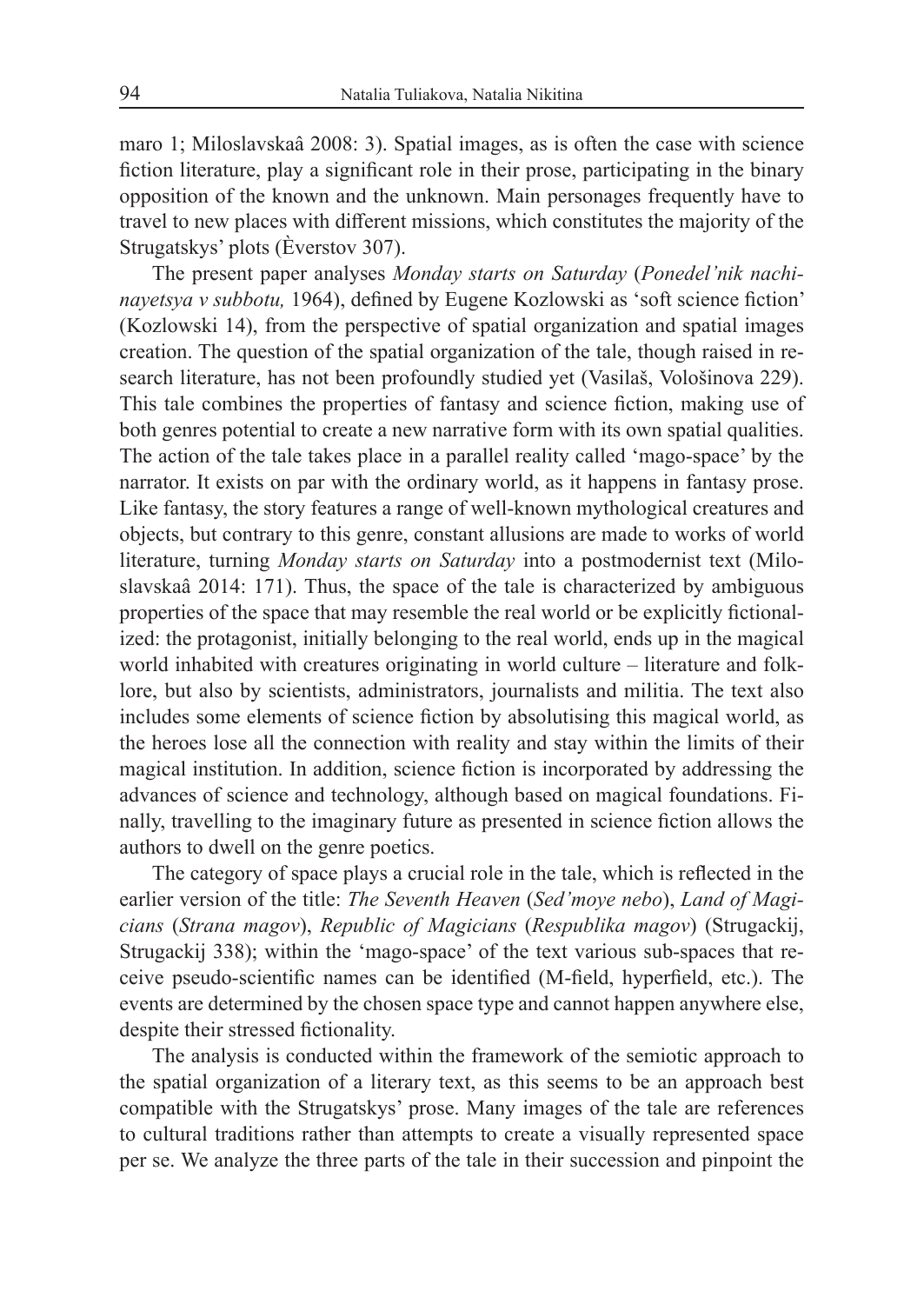dominant principles in their organization, identifying their origins. Next, we establish a number of elements that unify the three parts, and finally we dwell on what message could be conveyed by the chosen patterns. We argue that the first part of the tale presents space as it is done in Russian fairy tales and in classical literature. In the second part, the narrative moves on to the mythological way of organizing space. In the final part, space gradually loses its tangible features and becomes the space of intellectual quest – scientific and philosophical. The connection between the parts is maintained, among other means, by spatial images. However, the paratextual elements (epigraphs, postscript and commentary) reveal the artificial nature of any spatial model.

#### **Part 1: "It was more like Alice in Wonderland"**

The first part of the tale, *Commotion over the divan* (*Suyeta vokrug divana*), is built around a tangible object that transforms the real space into a magical one. This object is a divan (a sofa), and different personages want it for their possession. For the narrator and the protagonist, Alexander Privalov, spending a night on this divan becomes an initial stage in his travel to a new life in the imaginary northern town Solovets (a reference to the notorious Solovki archipelago). A possible meaning of the image is commented on by Kozlowski: "The etymology of the word 'divan' is from the Persian where it means a 'collection of poems'. Thus the word 'divan' also suggests poetry, fiction, imagination, and their powers to transform reality" (Kozlowski 100).

The real location of Privalov's journey, although bearing easily recognizable features of the Soviet "byt", are tinted with the legacy of Russian and world culture. The bond with Russian culture is established through the concept of the province, which arouses reminiscences to a certain national literature tradition from Nikolay Gogol to Ilya Ilf and Evgeny Petrov, and is stressed by explicit citations. On the other hand, the distance from the urban centres leashes the folk potential of the province image, which becomes a treasury of old traditions and to some extent resists modernisation.

The protagonist's travel to meet his friends (who never appear in the story) for a reason which is never explained, is interrupted by a sudden encounter. The car that the narrator drives is a substitute of a horse or a wolf, and, as often happens with vehicles in fairy tales, is not his own. Just like a fairy tale hero, Privalov does something good for two complete strangers: picks them up when they hitchhike near a forest, and in return they arrange his lodgings for the night, showing him the way to a magical kingdom, and ultimately his career at the National Institute for the Technology of Witchcraft and Thaumaturgy.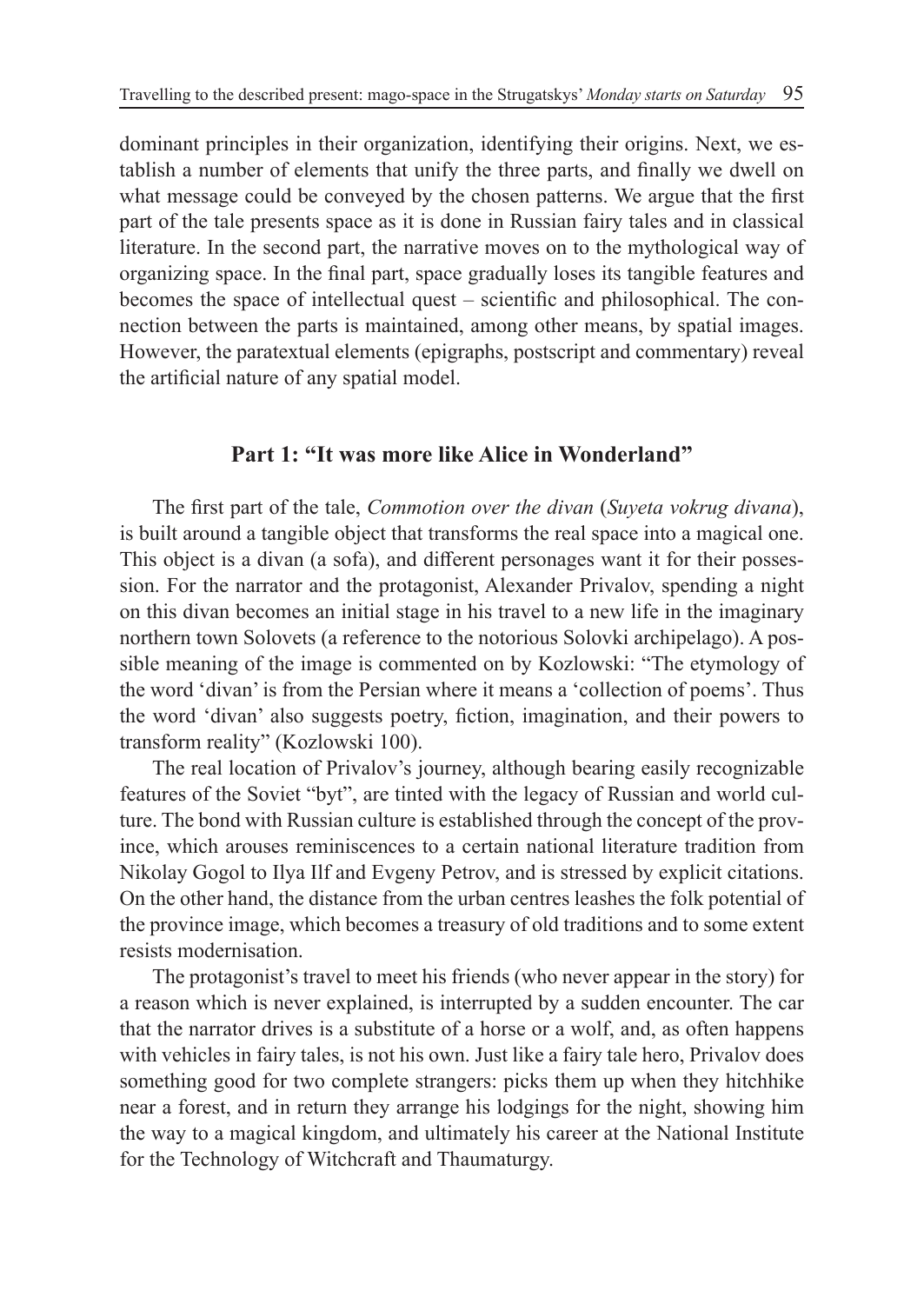The lodgings take place at a museum, which is at the same time a house of Baba Yaga: the house presumably has chicken legs, and the hostess, Naina Kievna Gorynych, bears a striking resemblance to the old witch of Russian folklore. This place therefore combines the features of folklore (talking animals, a mermaid, a dragon) and technical progress: a telephone – "a very modern piece of equipment in white plastic" (Strugatsky, Strugatsky 24), a trade union meeting of witches, etc.

Interestingly, the narrator seems quite oblivious to the fairy tales traditions. Instead, he chooses a western way of construing the reality. Thus, the story is enriched with written culture images due to allusions derived from world literature, starting with Alexander Pushkin up to Charles Dickens (Gromova). The allusions are interpreted by the narrator in a certain way that transforms the space into a new one. The connection with literature dictates the choice of epigraphs that make a link to the gothic discourse, in which a hero occasionally has to stay overnight at a scary place. It also reflects the narrator's wish to explore reality from a scientific perspective. Also, the space is stretched through tangible objects. For example, a table cloth on the dining table encompasses the vast spaces of the world literature: the hungry hero remembers different episodes where literary personages had meals. The book that Privalov constantly resumes reading is a different narrative each time (Alexey Tolstoy's novel, a law book, a book on syntax, a collection and study of literature written by people with mental disorders). Thus, the Strugatskys exploit the generic potential of objects that in fantasy often serve the model of the world (Nesterova 58).

Reality, thus, is constructed with the help of cultural texts, which Irina Vaganova defines as 'mental sublocations' (Vaganova) and Kozlowski refers to as 'discourses' (Kozlowski 10). The space in which a personage functions is determined by the tradition behind the personage. In the following parts the same principles of spatial organization are used, but the sources are different.

### **Part 2: "The year's on the turn, Saturn's in the constellation of Libra"**

Unlike the first part, the second one, *Vanity of Vanities* (*Suyeta Suyet*), is almost exclusively located in the institute. It becomes clear why the Strugatskys spoke of the tale as "a story of fantastic scientists" (Strugatsky, Strugatsky 419). The unity of space and time is provided by the situation: the narrator is appointed to stand a night watch of the building on the New Year's Eve. The first chapter of the part introduces the gallery of the main characters, followed by a long description of the building itself.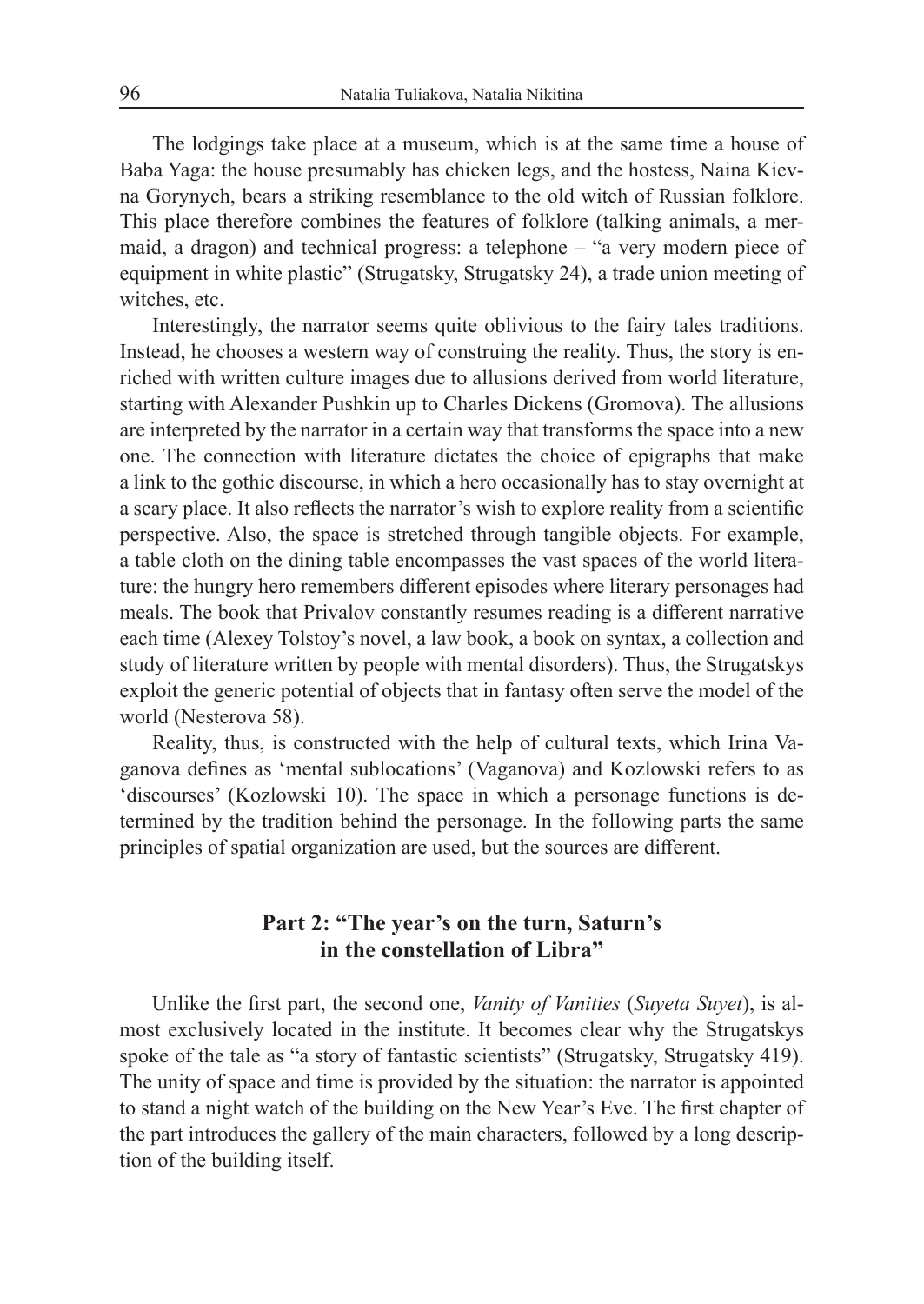The name of the institute is a reference to the utopia genre, as it is a place that does not exist (The Russian abbreviation sounds like 'nothing'), on the one hand, and depicts a kind of ideal, on the other (Tatarchenko, Peters 246). The book paradoxically combines the elements of satire and utopia. Targeting real high schools, with their deficiencies and flaws, NITTWIT is still a place where the narrator and most other personages feel happy. What is more, it is a place where happiness is constantly being searched for (in the Department of Linear Happiness) and studied (thus, Magnus Redkin collects varied definitions of happiness).

The setting of the second part is situationally and culturally dictated. The action takes place on New Year Eve, the ritual moment of the temporal shift when creatures from the alien world may enter our world through a crevice between the years (it explains why Vybegallo's notorious experiment occurs on the night). Secondly, Privalov's night watch allows the authors to naturally incorporate the NITWITT organization description, and the part turns into a demonstration of the Institute's structure, which reminds of a mythological space model.

The space in the second part, contrary to the first, follows a distinct mythological model, both in terms of its organization and the personages functioning in it. While in the former cultural artifacts are presented as museum exhibits, in the latter they come alive and start functioning and interacting, or rather colliding. Whereas the space of this part seems to become narrower in comparison with the previous one, its context is broadened significantly. During the first encounter with the magical world, Privalov operated mainly with notions from Russian fairy tales and the western literature, but this time the scope includes numerous references to the world's history and culture – Scandinavian, Greek and Roman myths, Arabian fairy tales, Russian folklore, events and real people from both medieval and modern history. The personages embody myths and archetypes at the same time as bearing psychological and social characteristics of the modern world (Tolokonnikova 31). For example, Fyodor Kivrin, who has lived in several epochs, in contemporaneity presents a figure of an outcast academic. Thus, the Strugatskys, apart from creating a vivid personage, demonstrate the archetypal meaning of the social realia.

In stark contrast to the completely 'horizontal' first part, the second part is arranged vertically, as the institute is organized as a system of levels, starting with the basement inhabited by monsters that correspond to creatures from chthonic myths. Each storey is occupied by a certain department and presents a particular level of the world structure organised in compliance with a different set of laws. Each one is a complete system independent from the others: Merlin coexists with augurs, a vampire guards the Hecatoncheires. They present different values for the narrator, but none of the departments can be abolished, even though they may become old-fashioned, pointless or even harmful. It can be explained not only by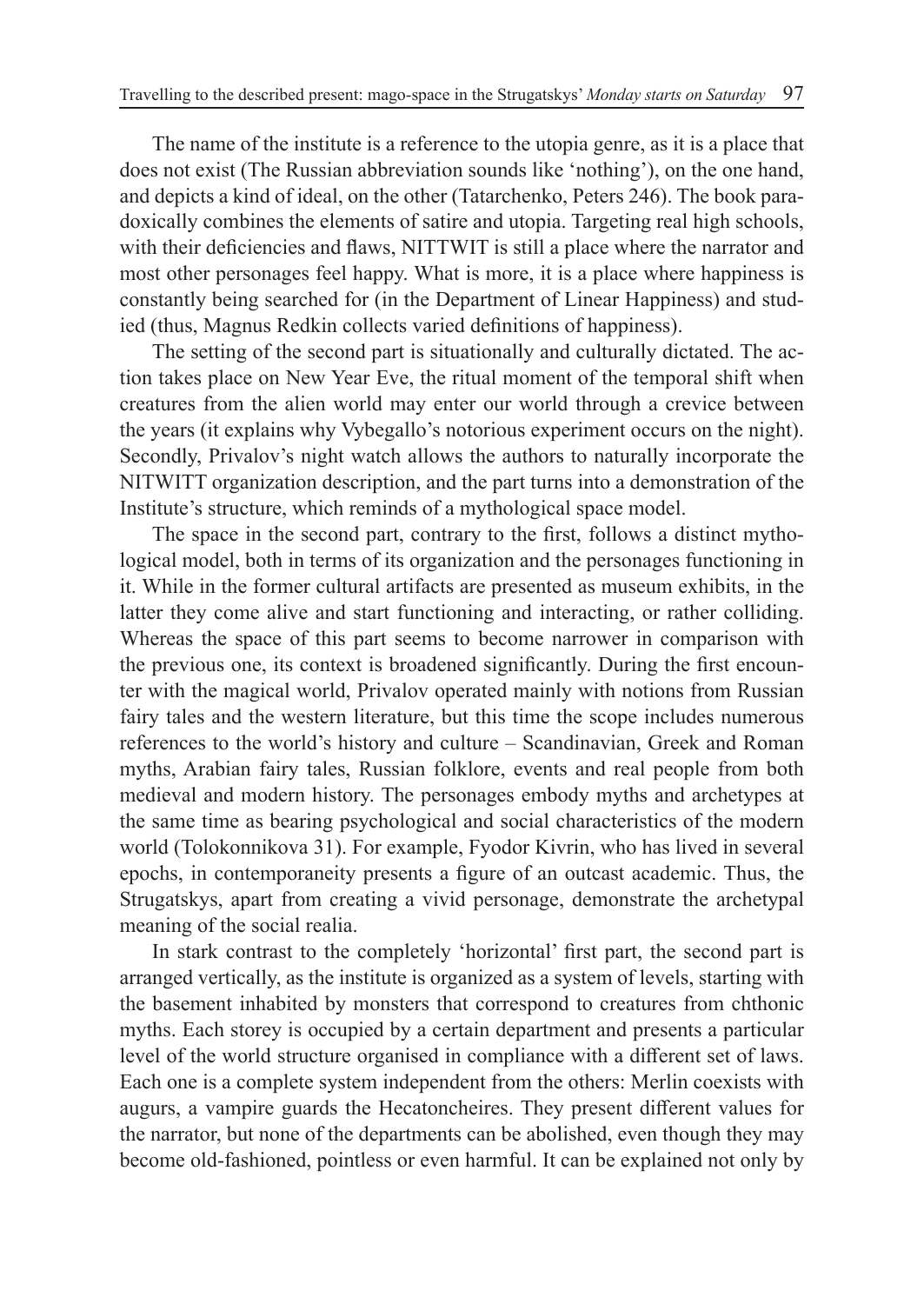the Strugatskys' satirical outlook on the contemporary higher school, but also by the fact that the departments are projections of human sets of values of different epochs and cannot be revoked.

The role of the world tree in this vertical structure is fulfilled by "the formal staircase, which I could only ever remember being used on one occasion" (Strugatsky, Strugatsky 94). Other characters do not use it, being able to fly or transgress. A staircase features in many mythologies and organizes the world hierarchically (Toporov 587). The image of the staircase highlights the mythological nature of the spatial model and the narrator's role of a guide and novice who again solves another riddle.

Horizontally the space is infinite and at the same time secluded: "to the right and left of the entrance hall the institute extended for at least a kilometre, and yet absolutely all of the windows looked out on to the same crooked street and the same «emporium»" (Strugatsky, Strugatsky 96). The narrator's night watch is therefore pointless and its only function is to show the reader the ranges of values stored in the institute. The part is not only a museum tour, though, but the realization of two major mythological plots connected with New Year or Christmas. On this night Professor Vybegallo completes his experiment creating the ideal man: "the model of Man entirely unsatisfied, the Model of Man gastrically unsatisfied, and the model of Man totally satisfied" (Strugatsky, Strugatsky 84). The three initial models of man reveal the cyclic nature of the experiment and also refer to the myth of a dying and resurrected god. However, this myth turns out to be distorted as the experiment fails because Vybegallo does not realize the true meaning of the myth. Instead of archetypical categories, he uses a vulgar materialistic idea of progress and rather than creating a new man hatches a 'titanic consumer'. The myth immediately turns into its opposite, the eschatological myth, as the cadaver threatens the whole world's structure: "He'll just grab all the material valuables he can lay his hands on, then he'll roll up space, wrap himself up as a pupa and halt time" (Strugatsky, Strugatsky 156).

Vybegallo's cadavers are opposed to the image of other employees of NITT-WIT, who represent the Soviet dream type of 'new men' eager to sacrifice their selfish interests to the common good and scientific advance. The new man is actually a researcher, "the transitional stage between Neanderthal and Magician" (Strugatsky, Strugatsky 121). Svetlana Tolokonnikova sees in these scientists new cultural heroes, demiurges, who create a new world and protect it from chaos. In her view, the whole tale presents an ironic neomythological narrative that is based on the industrial novel (Tolokonnikova 27). This idea of the spiritual development of man is continued in the third part.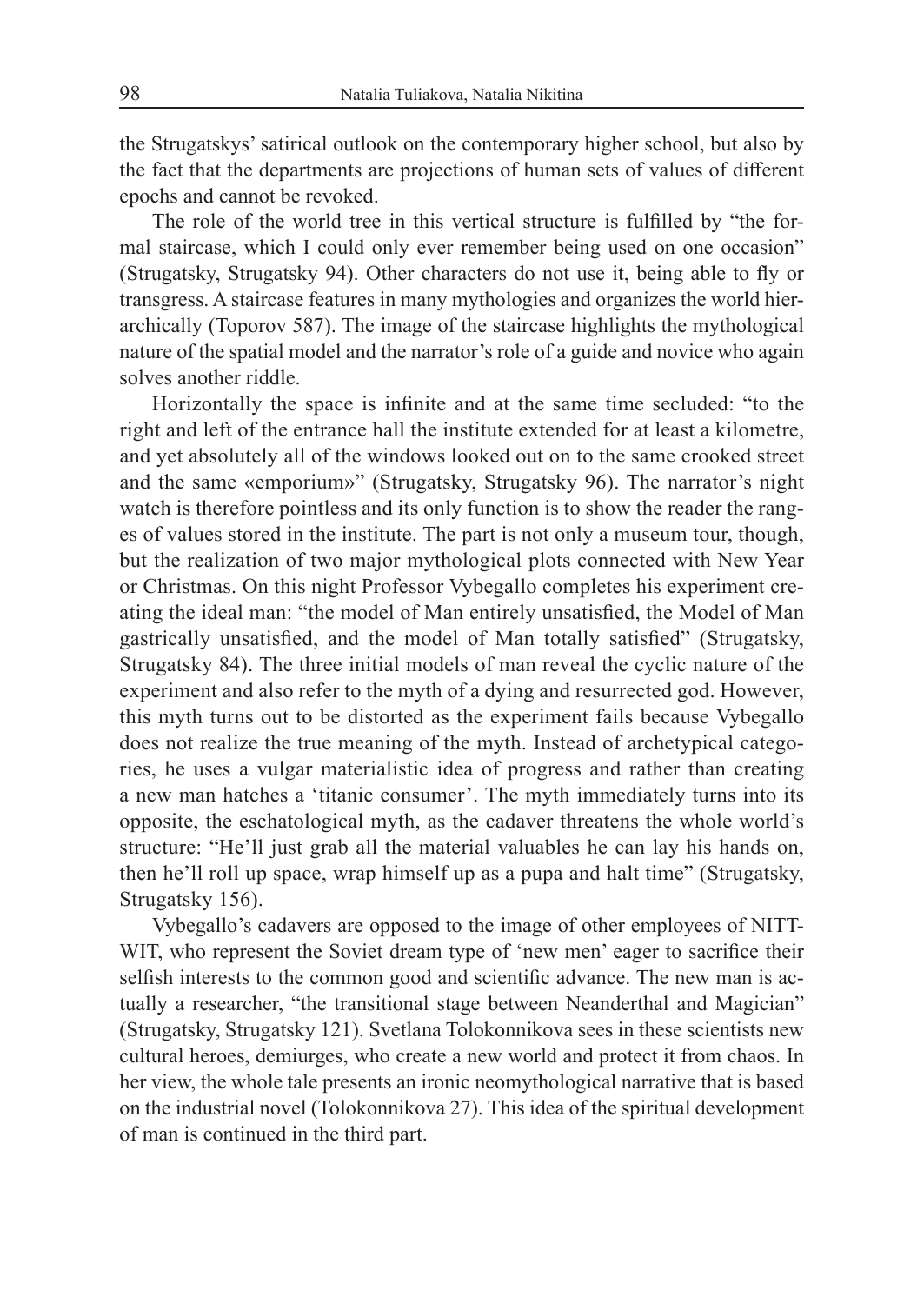## **Part 3: "I felt as if I was reading the final pages of a gripping detective novel"**

In the third part, *All kinds of commotion* (*Vsyacheskaya sueta*), space is less homogenous than in the first two parts as it is represented in blocks. The institute itself, presumably familiar to the reader, is less thoroughly described. What is more, the events of one chapter are located in the virtual space of Privalov's journey to the described future. Further action takes place in the locus of an office where the physical characteristics of space lose their relevance, while the understanding of space reaches a new level – scientific and philosophical.

The beginning of the part includes the episode with a time machine that depicts Privalov's journey to the described future. The latter is contrasted by the narrator to the real space: after his returning from it, "everything seemed so material, so solid and substantial" (Strugatsky, Strugatsky 177). The Strugatskys satirize modern science fiction prose because it is discrete, devoid of material features and full of clichés. The passage is a critique of science fiction as compared to more ancient genres and traditions. The fictional characters that Privalov encounters prefer speech to actions and feelings, miss some physical detail due to the negligence of their authors and leave the impression of something transparent and unreal: "I was surrounded by a spectral world" (Strugatsky, Strugatsky 166). Here the Strugatskys parodise, according to their own confession, not the masters of science fiction that they admired, but imitators (Strugackij, Strugackij 448), and themselves (Suvin 159).

Another big episode shows a seemingly unimportant act of designing a newspaper "For Progressive Magic", which in fact bears meaningful connotations and becomes a metaphoric expression of the same idea. The institute's employees are endeavouring to physically arrange the information on a large sheet of paper just as the authors are organizing the space of the institute, with overlaps and gaps to be filled: "I have already tried laying out the texts this way and that way, but there is always some empty space left" (Strugatsky, Strugatsky 184). The same is true for writing poems, as Privalov and Stella are aspiring to fictionalize the real events (hooliganism of Ghoul (Viy) and Khoma Brut) into a meaningful system.

The final part becomes a clue to the whole book. The space of narration turns into a space of personages' thoughts and their intellectual quest, which may occur anywhere. As Privalov and his colleagues make several attempts to solve the mystery of the dying and resurrected parrot, and afterwards, the secret of the director Janus Nevstruev (who is "one person in two"), they move from one office to another without any change to the plot. In other words, they hardly notice the space around them. However, it is through space that they ultimately solve the mystery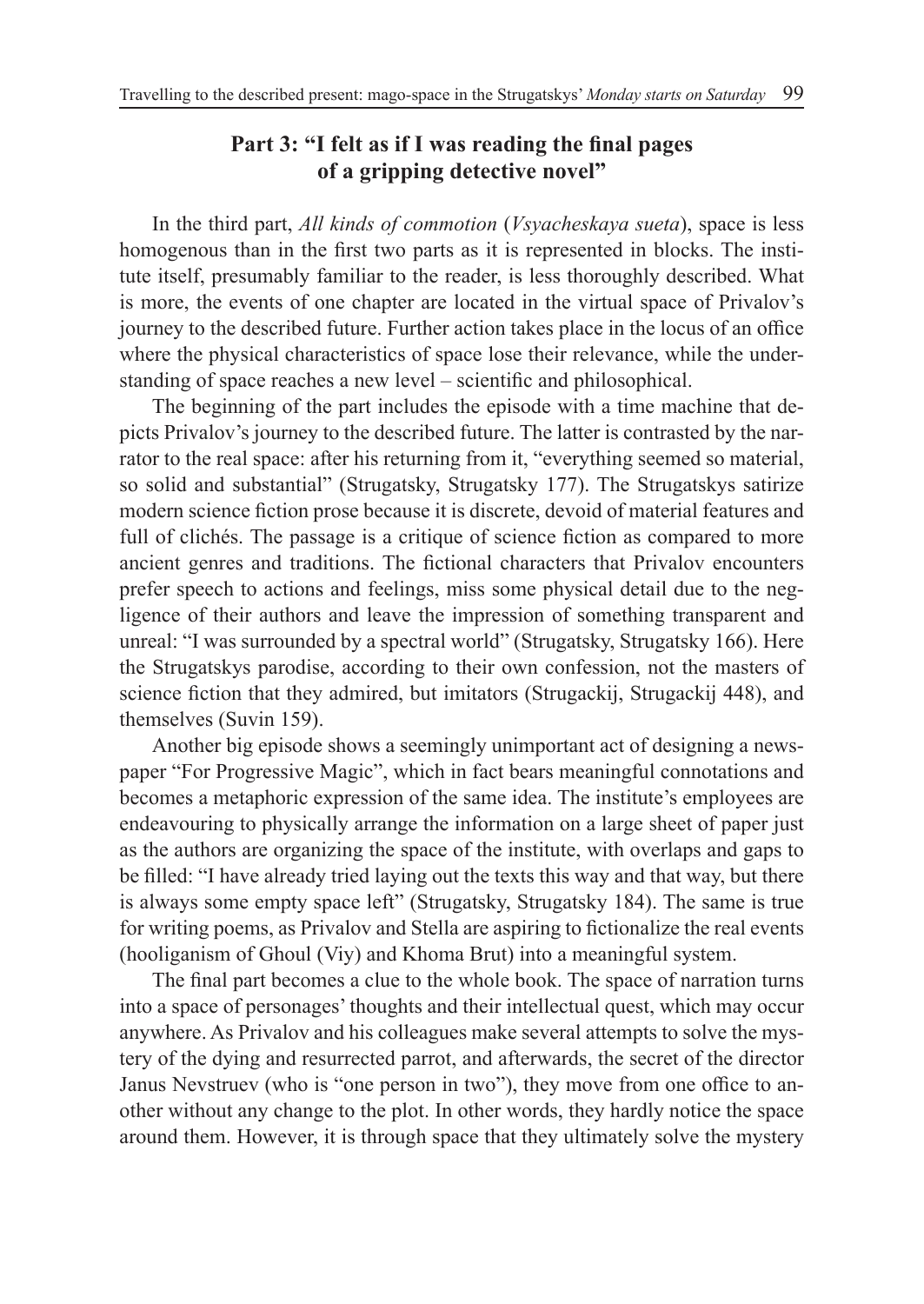and understand that Janus and his parrot live backwards in time: "I could feel it was awfully important, that Petri dish… The unity of place!..." (Strugatsky, Strugatsky 215), but it is rather the idea of space than a particular location.

Despite the previous criticism of science fiction narrative, the space of the whole part eventually starts sharing the features of the fictional space: it lacks detail or a sensuous perspective, while in the first two parts the authors never overlooked this aspect. That is how the whole part becomes the realization of Roman's idea about travelling to the described present, the fictional character of which is underlined by the postscript and commentary. Thus, the Strugatskys create a metatext, writing a fairy tale about a fairy tale (Miloslavskaâ 2014: 174), or, rather, a myth about a myth.

No matter how abstract the space at the end of the novel may be, it is also loaded with mythical connotations. The literal realization of the two-faced Janus myth turns into a tangible form of Albert Einstein's idea. The idea of progress has a counterproductive meaning: moving on as a researcher, Janus reaches the point at which he cannot go forward and turns back, to regress. His destiny follows that of Sabaoth Baalovich Odin, who "could do anything at all. And yet he was unable to do anything at all" (Strugatsky, Strugatsky 181). This recurring theme seems to imply the endless character of the narrative itself.

## **Unifying elements: "A material body in an ideal world, an ideal body in the real world"**

As we have seen, *Monday starts on Saturday* demonstrates a complex of various space models. The whole narrative of the tale may be represented through Yury Lotman's idea of semiosphere that includes several sign systems, partly overlapping, but very different (Lotman 252–253). Looking at these numerous models, it is clear that there must be a mechanism to unite this composite structure. It is done, among other techniques, through the organization of space: each object or locus can be connected with a certain literary or cultural tradition. Another technique can be called space concentration. When analyzing the plot structure of the tale, one can notice that the plot tends to focus around a particular point. The choice of such points is systemic and forms two parallel structures. Whereas the first and the third parts have one focal point, the central part has two.

The first part of the book, *The Commotion over the divan*, as it is clear from the title, revolves around the image of the divan. This piece of furniture causes conflicts between several NITWITT employees, who may see it as either an object or an instrument of research, or as a precious exhibit that requires protection. The main character chances to spend a night on this divan and is not only transported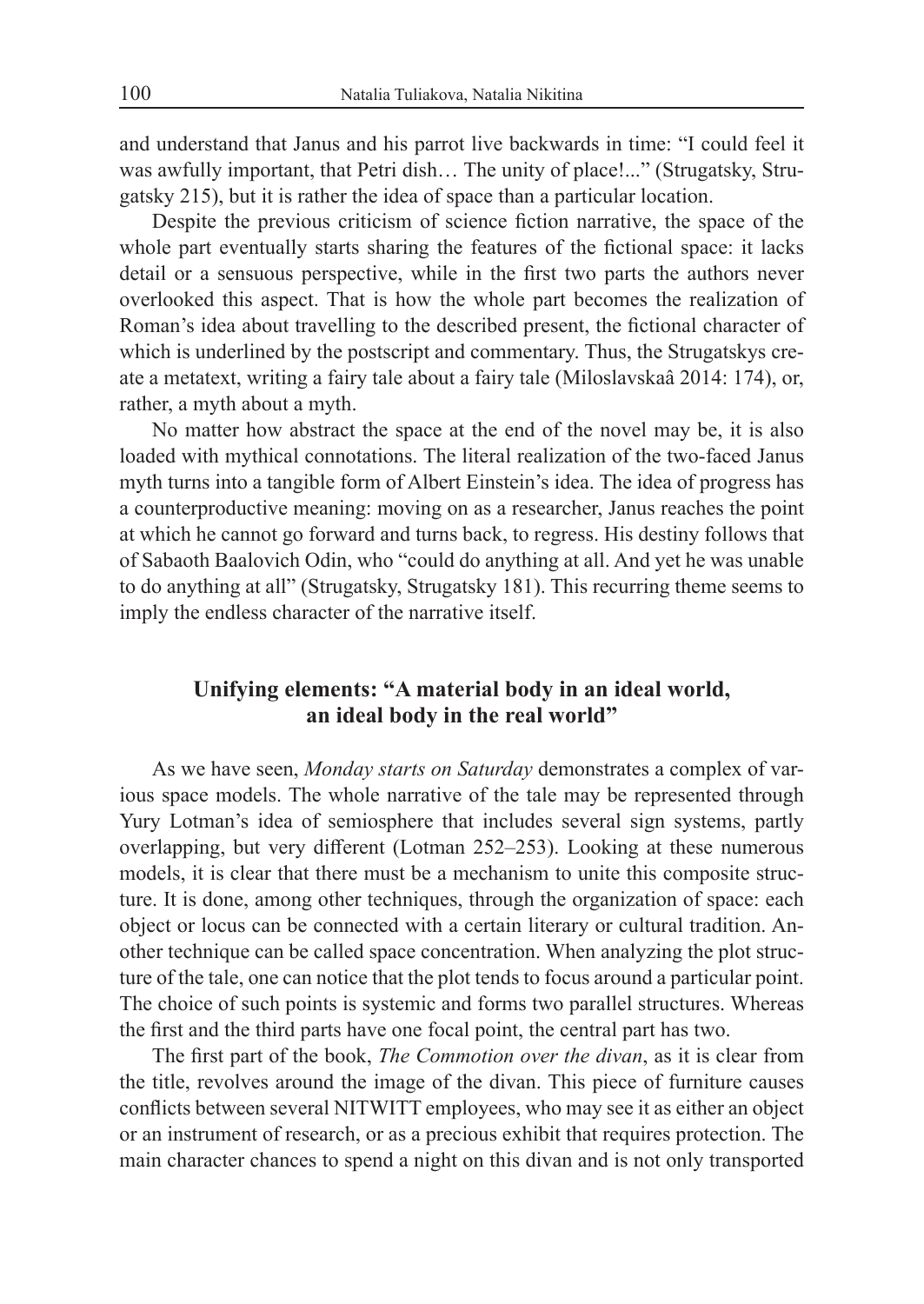to a magical reality, but is involved in this conflict. Solving the mystery of the divan leads Privalov to discovering NITWITT itself and understanding the behaviour of other personages.

This structure is mirrored in the third part of the tale, where the space is concentrated around a Petri dish. Solving the mystery of the parrot's 'resurrection' in its turn leads the characters towards the solution of the mystery of their director, who lives backwards in time. Remarkably, both the divan and the petri dish share some features: they are both described as something ordinary and absolutely non-magical: "What has it got to do with the divan? I've never heard any fairytales about divans. There was a flying carpet. There was a magic tablecloth […]. But there wasn't any magic divan. People sat or lay on divans, a divan was a very solid object, very ordinary" (Strugatsky, Strugatsky 59).

The rest of the space in these two parts is organised in circles around the central objects: the divan is placed in the room, which is situated in the house surrounded by the yard, and further  $-$  by the town. The Petri dish is placed on the desk in the director's office, which is the centre of the institute environed by the same town. The further a locus is from the centre, the more profane it seems (Lotman 266), making the narrator ironic and satiric in his descriptions, whereas closer to the centre he becomes more earnest. This model of space refers to fantasy and ultimately the myth. In other words, the inner space forms a kind of magic circle where only special people can enter. Interestingly, Privalov, in the first part of the book, seems to intuitively feel this and starts guarding his room from intruders: "I blocked his way. I don't know why I did it" (Strugatsky, Strugatsky 49). In the second part, his role of a guardian is stressed, and in the third one, only the most devoted researchers form a team that brainstorms the riddle.

The second part of the book demonstrates the same model of a closed, sacred space and develops it in the image of the institute itself. Here Privalov's mission of guarding this space becomes obvious, as he is given the task to night watch the Institute on New Year's Eve: "Not a single living soul must get in, and none of the others must get out" (Strugatsky, Strugatsky 76). The first climax of the part reveals his failure to do it, as dozens of employees flood the building in order to resume their work. This scene is described as a catastrophe, but Privalov feels unable and unwilling to prevent it, as this movement towards the centre of the world is only natural: "I no longer felt the slightest desire to combat these infringements, since these people had fought their way here through a blizzard at midnight on New Year's Eve because they were more interested in finishing up some useful job or starting up a completely new one than in dissolving their wits in vodka […]" (Strugatsky, Strugatsky 119–120).

Yet there is one more climax in this part, which demonstrates the opposite scene of the world drawn to its focal point not from outside, but from within.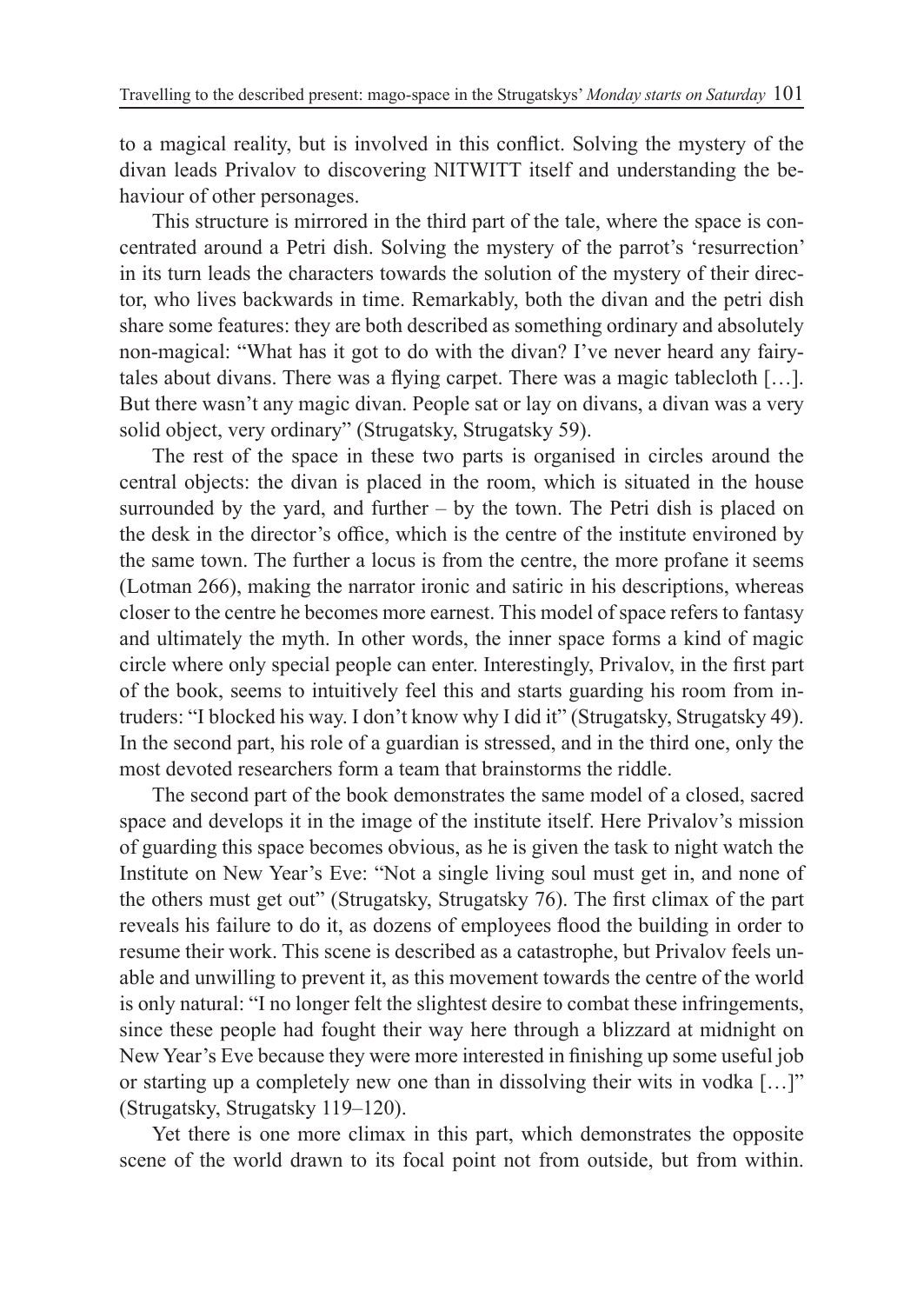This catastrophe is connected with Vybegallo's experiment to create Man totally satisfied: "The ground shifted and began to tremble […]. I saw the edge of the horizon creeping towards me horrifically" (Strugatsky, Strugatsky 152–153). This eschatological episode collides the ideal world of intellectual enthusiasts with the anti-world of material desires. Remarkably, prior to the experiment the characters argue over the possibility to conduct it within the Institute. It seems that by driving it outside Janus separates the two focal points and thus prevents the end of the world.

#### **Final remarks: "No sensible reader will ever believe it"**

It has been shown how the tale is organised spatially. The Strugatskys seem to create the space typical of certain discourses. However, a closer look at the qualities of space reveals its discrepancy from the original genres. For example, although the locations of the first part employ some properties of the fairy tale, their function is very different from that of the folktale. While in the latter magical objects serve to assist the hero in his transportations (Lihačev 338), in *Monday starts on Saturday* magical objects are a source of the protagonist's troubles and retard him on his way. The divan brings chaos to his life, due to the unchangeable five-kopeck piece he is detained by the militia, and the magical wand nearly injures him. In this way, the 'resistance of the space' (Lihačev 333) is heightened, in contrast to the fairy tale. On the other hand, the space includes many signs of the real world – the Strugatskys even drew a topographic map of Solovets.

In the second part the very act of writing down a myth contradicts its essence: a myth cannot be recorded. What is more, the Strugatskys tend to refer to myths not in their original version, but in their later interpretations. This reconstructive intertextuality (Gromova 181) questions the veracity of the narrative. For example, Merlin comes not from medieval legends, but from Mark Twain's novel – in actions, in appearance, and in the language. Also, while myth is fundamentally antihistorical, the second part endeavours to combine myth and history, placing mythical heroes in real surroundings.

The third part seems to demonstrate the concurrency of the scientific discourse with the presented reality of the intellectual quest: the narrator uses the language and structures the texts as it would be done in a popular scientific paper. However, this harmony turns out to be illusionary when the narrator adds a Postscript, in which he reproaches the authors with misusing terminology and distorting the real events. This shows that in fact the space was fictional, artificially created.

The Strugatskys do not hide the discrepancy between the seeming attributes of space and the authentic space, involving the reader in a literary game. In his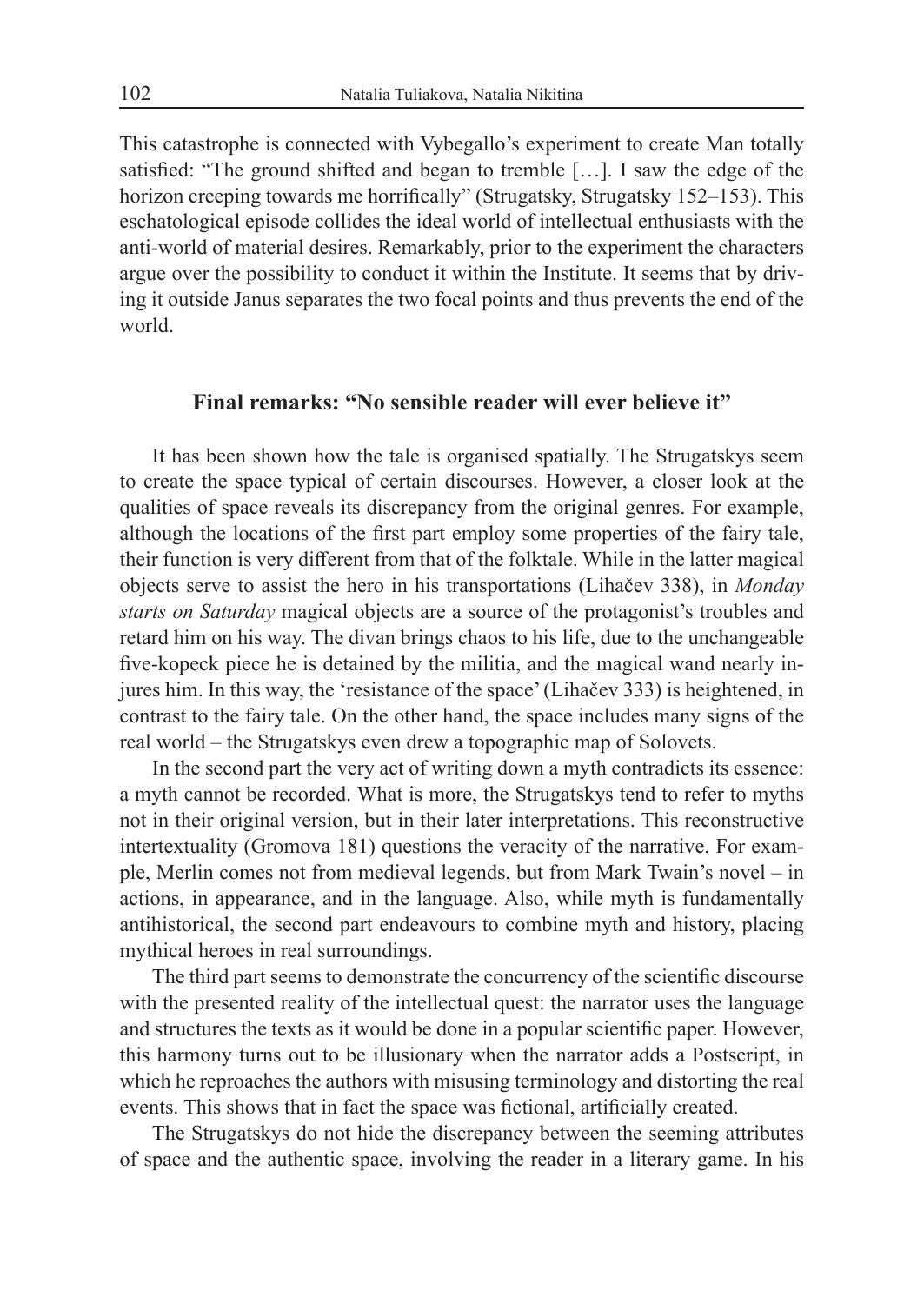research Kozlowski (Kozlowski 99) demonstrates that the same is true for the linguistic level of the text: the authors constantly put on some 'mask' only to publicly take it off later. First, they create an illusion of some space and then debunk it. Just like Privalov travels to the described future to reveal the flaws and clichés of literature, the Strugatskys in their book travel to the described present – the idea suggested by Roman Oira-Oira and admired by the narrator – and show how an illusion of reality is created in a literary text. This may explain why the Strugatskys' "magic is far stranger and more random" than in most fantasy stories (Roberts viii).

#### **Conclusion**

The analysis of the organization of the space of *Monday starts on Saturday* indicates that spatially the tale is built in a sophisticated manner. On the one hand, the three parts produce the impression of creating the space of a fairy tale, myth, and science each. They deploy objects and features typical of these three discourses in order to create the corresponding models. The first part deploys the potential of the Russian fairy tale, including its spatial organization: the events take place on the horizontal level, and the center and the periphery are clearly differentiated. The second part moves on to the hierarchical model of space typical of mythology and divides the space into "layers". The third part operates with less tangible space images; the actions are concentrated on the level of cognition and intellectual quest, the stimulus for the research being the question of the space-time correlation.

Nevertheless, the seemingly smooth shift from one system to another is complicated by the title, epigraphs, and the postscript. The presence of metatextual elements and the complex relations between the images of the authors and the narrator create the impression of the inaccuracy and discrepancy of the vantage points. This questions the authors' expertise and makes the reader look closer at the tale's construction. Playing with the narrative's veracity and the narrator's/ authors' authority achieves the effect that all three parts not only demonstrate a digression from the imitated space models, but intentionally draw the reader's attention to the authors' 'mistakes' and highlight the fictional nature of the tale. The mago-space of *Monday starts on Saturday* is actually the space of a literary work as it is, and the whole tale becomes a story of how a literary work is created. In essence, "travelling to the described present" advocated by Oira-Oira is realized by Privalov's-Strugatskys' writing down the tale.